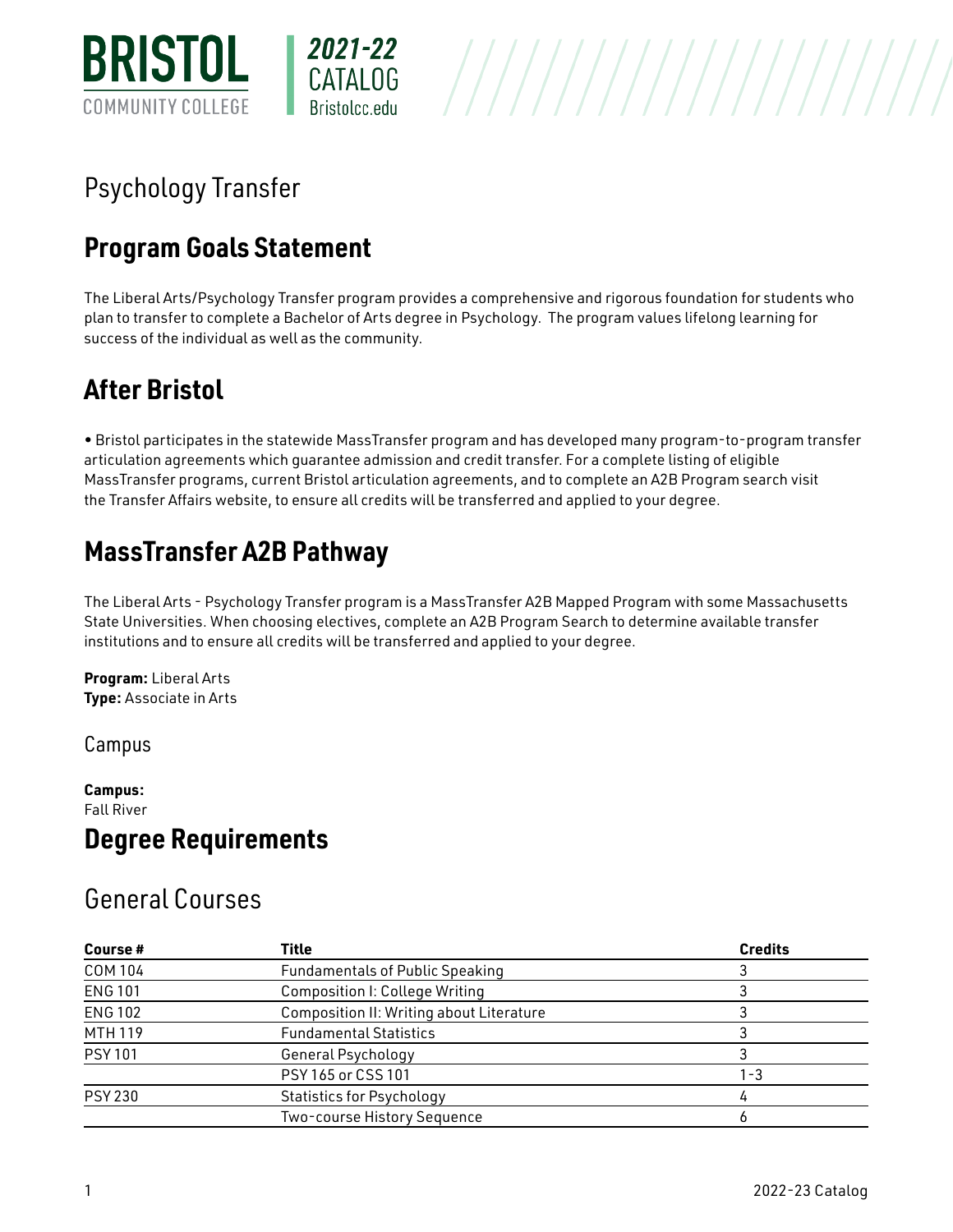

### Elective Courses

| Course# | Title                                          | <b>Credits</b> |
|---------|------------------------------------------------|----------------|
|         | Biology Elective                               |                |
|         | <b>Science Elective</b>                        | 3-4            |
|         | Multicultural and Social Perspectives Elective |                |
|         | <b>Global and Historic Awareness Elective</b>  |                |

#### Program Electives

| Course# | Title                            | <b>Credits</b> |
|---------|----------------------------------|----------------|
|         | Psychology A2B Pathway Electives |                |
|         | Psychology Program Electives     |                |

#### Recommended Course Sequence - Semester 1

| Course #       | Title                                  | <b>Credits</b> |
|----------------|----------------------------------------|----------------|
|                | PSY 165 or CSS 101                     | 1-3            |
| <b>ENG 101</b> | <b>Composition I: College Writing</b>  |                |
| COM 104        | <b>Fundamentals of Public Speaking</b> |                |
| MTH 119        | <b>Fundamental Statistics</b>          |                |
| <b>PSY 101</b> | General Psychology                     |                |

#### Recommended Course Sequence - Semester 2

| Course #       | Title                                                 | <b>Credits</b> |
|----------------|-------------------------------------------------------|----------------|
| <b>ENG 102</b> | Composition II: Writing about Literature              |                |
|                | HST 111 or HST 113                                    |                |
| <b>PSY 230</b> | <b>Statistics for Psychology</b>                      |                |
|                | <b>Multicultural and Social Perspectives Elective</b> |                |
|                | Program Elective                                      |                |

### Recommended Course Sequence - Semester 3

| Course # | <b>Title</b>                                  | <b>Credits</b> |
|----------|-----------------------------------------------|----------------|
|          | HST 112 or HST 114                            |                |
|          | Science Elective                              | 3-4            |
|          | Program Elective                              |                |
|          | Program Elective                              |                |
|          | <b>Global and Historic Awareness Elective</b> |                |